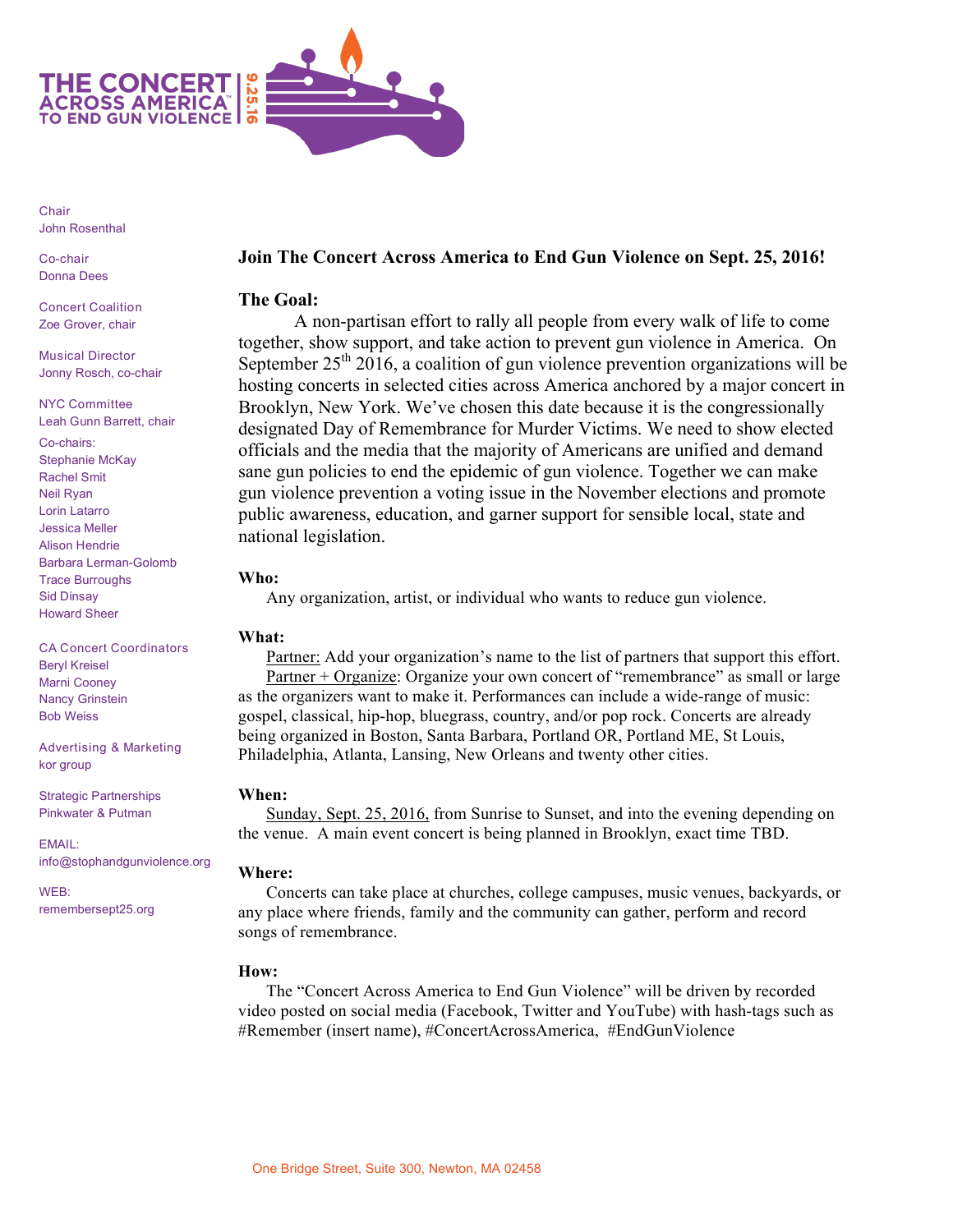

## **Suggested Events/participation (Templates will be provided):**

- 1. Interfaith services.
- 2. College campus a cappella performances.
- 3. Local bands/artists dedicating performances at music and sports venues.
- 4. Street corner symphonies
- 5. Evening house parties tuning into the main event to be live-streamed from Brooklyn.

#### **Partnership Specifics:**

All non-profits, which have taken a stand against gun violence, are encouraged to participate -- from the League of Women Voters to the American Academy of Pediatrics. We are making specific invitations to gun violence prevention, domestic violence and suicide prevention groups to join us and lend their name to the overarching day of events.

By partnering you agree to support:

- Background checks for all gun sales
- Stronger gun laws proposed in state legislatures that will lower gun deaths

Adding your name, logo and website link to our concert homepage (available at: www.remembersept25.org)

#### Is this a fundraiser?

ANY non-profit that supports our message may use this partnership to raise funds through their own local event that day. Several partner organizations plan on using this event as a fundraiser. The Brooklyn event ticket sales will raise funds for educational programs of Stop Handgun Violence and New Yorkers Against Gun Violence.

# **Partners (growing everyday):**

- Stop Handgun Violence
- New Yorkers Against Gun Violence
- States United to Prevent Gun Violence
- Armed with Reason
- $Art = A m m$
- Artists for Safe Kids
- Brady Campaign at NYU
- Caliber Collection
- Cambridge Health Alliance
- CeasefirePA
- Coalition to Stop Gun Violence
- Delaware Coalition Against Gun Violence
- Episcopal Peace Fellowship Gun Violence Prevention Action Group
- Faiths United to Prevent Gun Violence
- Georgians for Gun Safety
- Grandmothers Against Gun Violence
- Granite State Progress